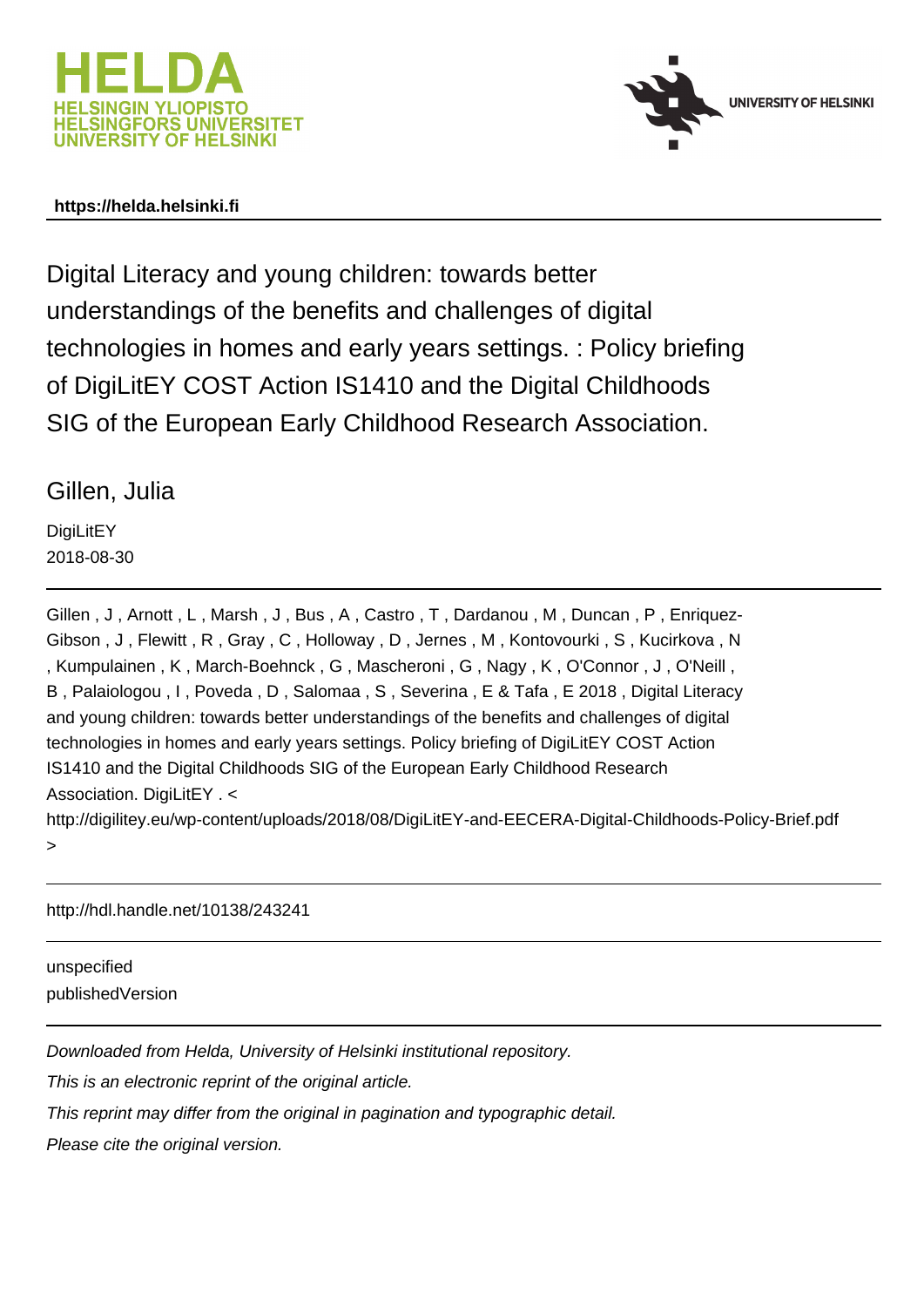### COST Action IS1410/ EECERA Digital Childhoods SIG

Digital Literacy and Young Children: Towards Better Understandings of the Benefits and Challenges of Digital Technologies in Homes and Early Years Settings



## A Policy Brief

August 2018





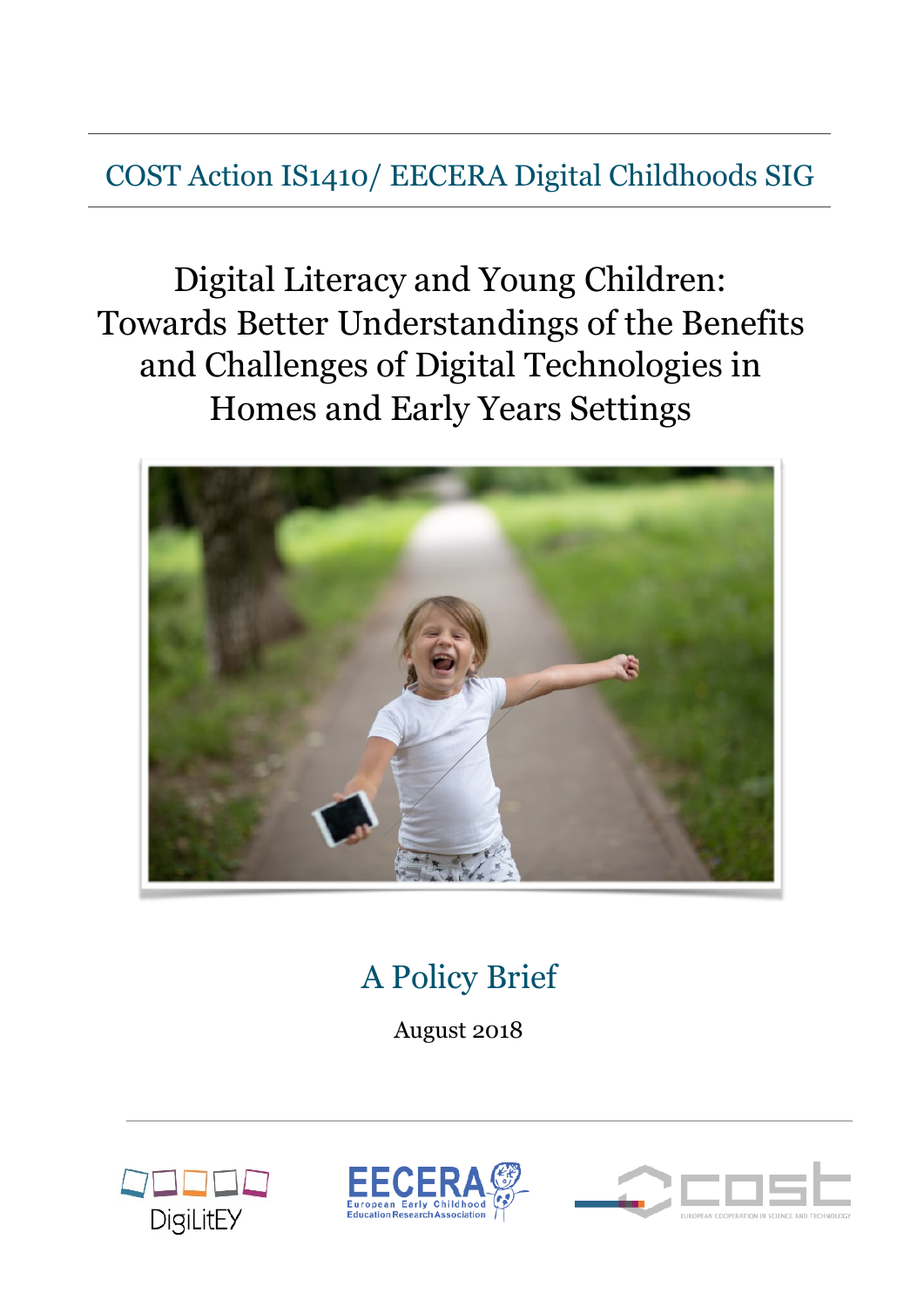# 1 Introduction

This policy brief is based on an extensive body of research across Europe and elsewhere conducted by leading researchers in the field across more than 30 countries. We have studied the use of digital technologies by children under 8 years old in a variety of settings using an extensive range of research methods.

The key issues highlighted in this policy brief are as follows:

- Children are growing up in media-rich homes and public spaces, but the range of access to and adults' understanding of digital technologies varies enormously.
- There are excellent opportunities made possible through digital technologies to support young children in learning and developing creative, social and critical dispositions.
- ! Parents and educators of young children are receiving mixed messages about new technologies and often do not feel confident in supporting effective use.
- Many educators have received little or no initial or in-service training to encompass effective use of digital media in education.
- Depending on parents own technological expertise they are more likely to either perceive benefits or potential risks of children's digital activities.
- Some children may be exposed to potentially problematic experiences with digital media, such as inappropriate content, accidental purchases, health and social impacts and misuse of data.
- Parents should be encouraged to engage with their children's use of technologies, assisting enjoyment, play and learning together.
- The notion of restricting screen time should be reframed to emphasise the quality of children's engagement along with balancing their daily activities offline and online.
- ! Families and early years settings would welcome well informed advice to enhance children's wellbeing, learning, safety as well as appropriate ways of integrating technologies into play-based pedagogies.
- ! There is an urgent need for more research in this rapidly changing area, especially into the Internet of Things and Toys for children, including playthings, wearables and home virtual assistants.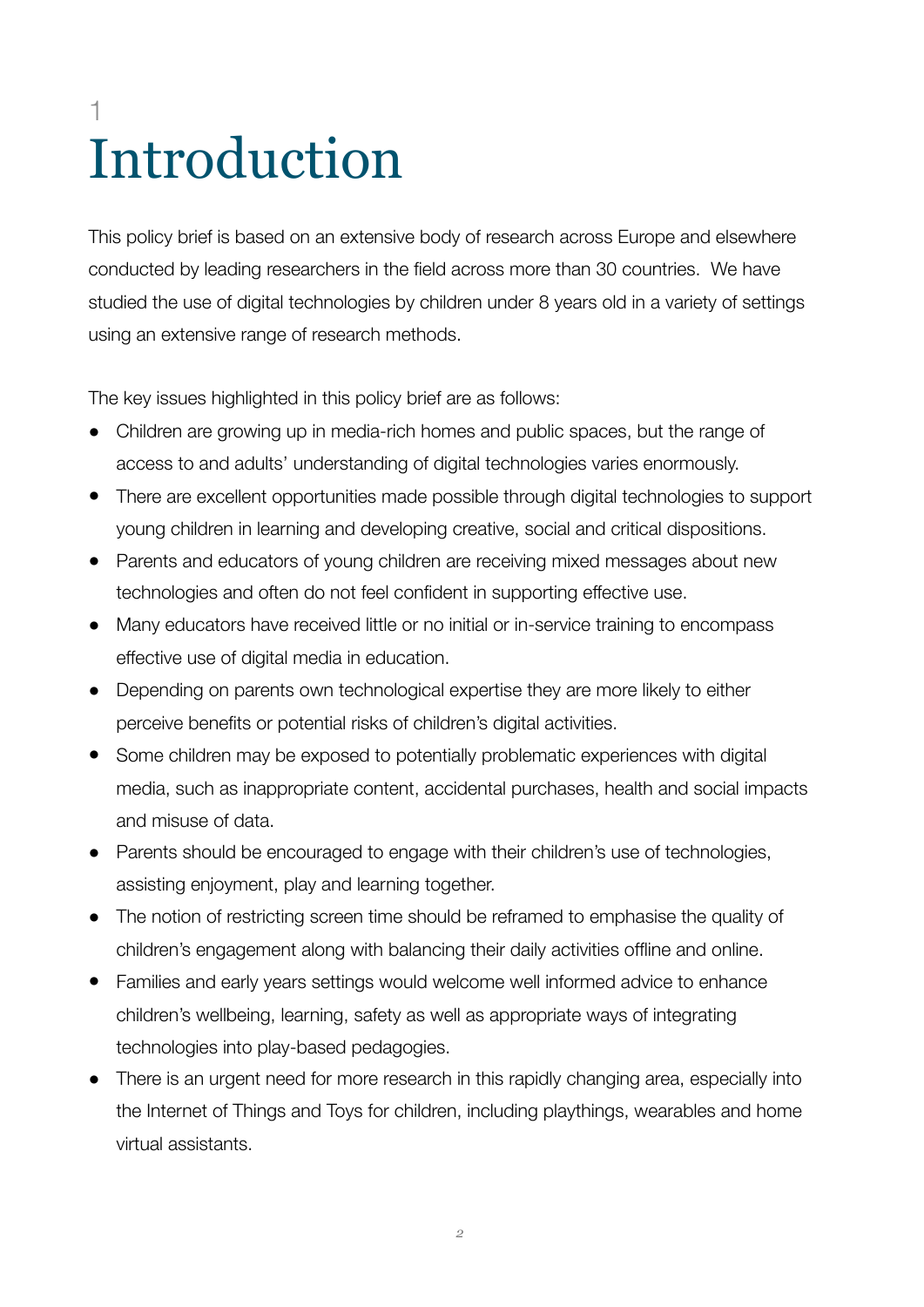# 2 Research Findings

Children are often fascinated by today's new toys and technologies: this gives rise to wonderful opportunities as well as concerns. New media can provide children with innovative and engaging learning experiences, and allow them to be empowered and connected in new and exciting ways through digital technologies. Yet for many there are concerns that children might become isolated in unhealthy interactions focussed on the consumption of screen-based materials with insufficient opportunity for human dialogues, or the interactions via the screen may become negative. For example, cyberbullying is often attributed to the apparent anonymity associated with media communications. As part of the education process, children should be involved in critical reflections about technology, as important an aspect of digital literacy for children as it is for adults.

There are many ways in which children can use digital technologies that are beneficial to learning. Crucially important is the presence of collaboration. For example young learners supported by adults can develop new literacy practices where they interpret sound, image, and written text, to make sense and problem solve. Digital technologies can be used to generate dialogues, for example with distanced family members and friends. Children benefit where parents have active engagement with young children's digital technology use, discussing the content and taking part in the learning experience. When supported by adults, young children's interactions can offer meaningful routes to discussion and learning.

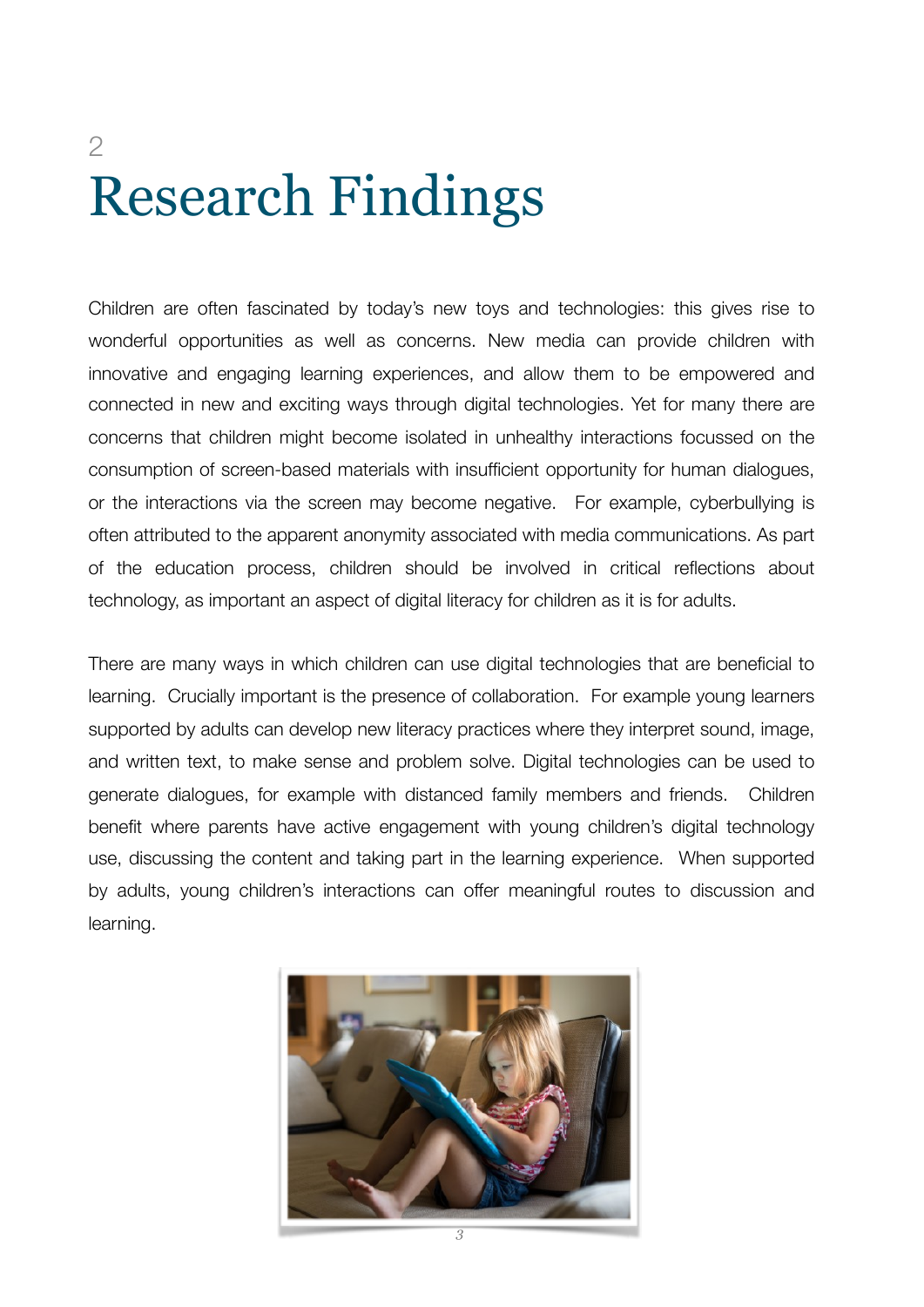Children's digital books and literacy-oriented apps can enrich children's reading for pleasure and learning. Digital books that offer stories with high-quality text and appropriate interactive and multimedia features can motivate children to read and enjoy stories. With open-ended apps children can create their own multimedia stories which can support parent-child communication, children's confidence and emerging literacy skills. Digital gaming has been shown to support learning in many ways. Discussions around play is a vital foundation for literacy development, and can support social development. Activities such as evaluating and creating games empower children as active makers of digital content. Online apps and clubs by young children and parents can foster such opportunities.

Young children's everyday play typically centres around physical objects. For this reason, there may be positive implications for the hybrid play afforded by Internet-connected toys (IoT) These offer a new dimension of playing and learning, making the digital and virtual malleable for the child. IoT can provide new opportunities for personalised play and learning, with great educational benefits for young children's learning of literacy and numeracy skills. However, IoT raises concerns regarding how children's personal information is stored, treated and shared. Simplistic opt-in/opt-out choices transfer legal responsibility for the collection, analysis and distribution of children's data to parents, and this effectively gives commercial entities authority to continue and conceivably expand upon data-collecting and sharing procedures.

A general lack of guidance on how to support children's play with technologies means that parents turn to the media for answers, which can lead to unnecessary anxiety. Children thrive best in environments where they are supported to enjoy a range of healthy, balanced activities indoors and out. When digital technologies are involved, the quality of the media and the quality of support from adults and others are extremely important. The notion of "screen time" is not the most useful way of considering a child's health and learning holistically. Research shows that some parents draw on deficit terminology when talking about their children's play with technologies such as "addiction" yet such terms are not used for traditional toys such as train sets and books, where persistent engagement is valued. In connection with digital technologies parents sometimes lack confidence in their own judgements of health and balance.

*4*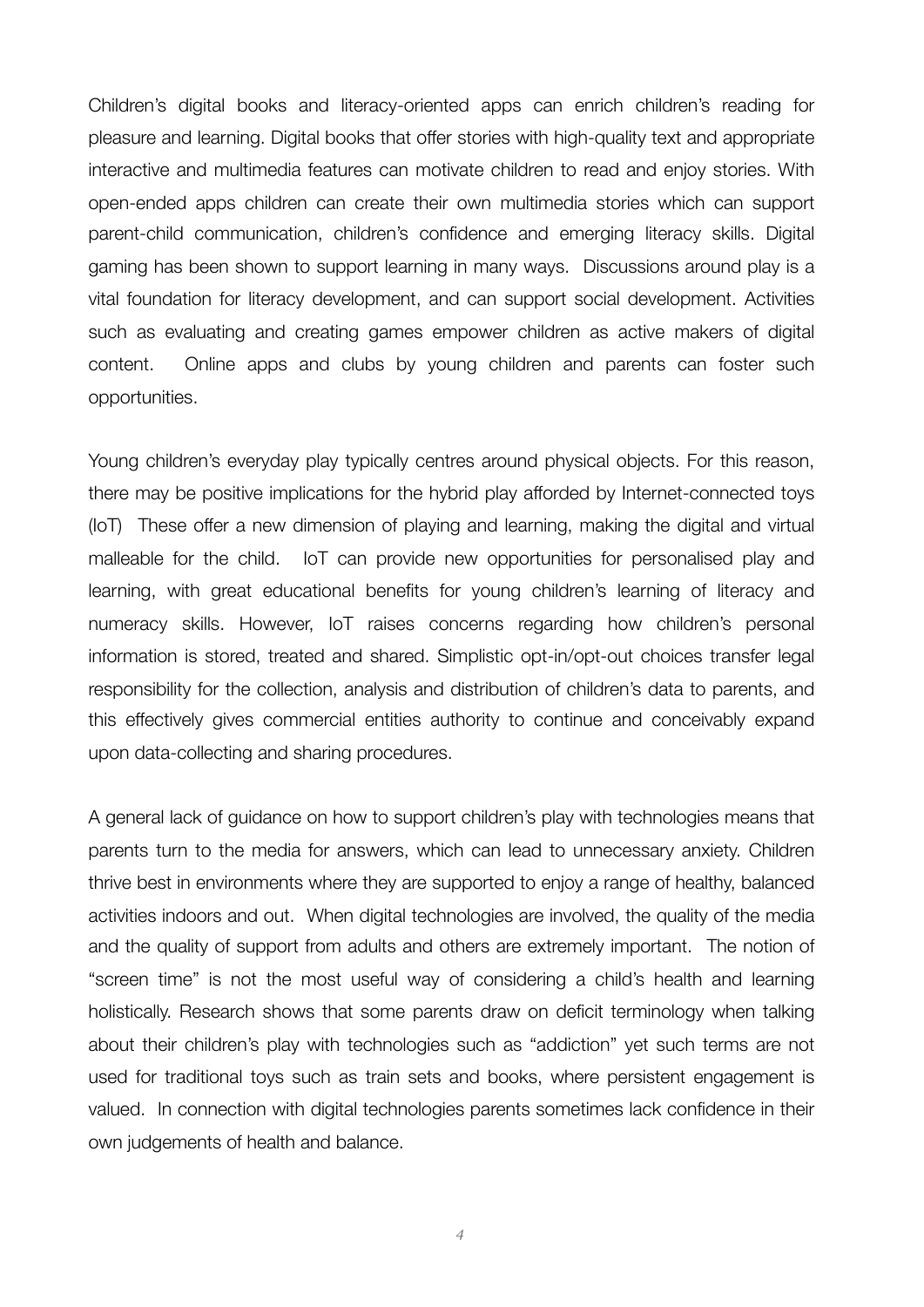Teachers and others working with children hold a variety of understandings in relation to digital technologies and the roles they play in their own and in young children's lives. Early years' teachers define digital literacy in varied ways, drawing on different meanings of digital technologies, media, and tools. They engage in digital literacy practices both for personal and professional purposes such as communicating, getting informed, staying connected, as well as identifying and designing instructional material, forming informal peer groups for their professional development, and so on. They acknowledge that young children may often be competent users of digital technologies outside educational settings, but can be reluctant to broadly engage them in digital literacy practices in formal learning spaces unless there is evidence of particular educational value.



Digital literacy has not yet become an integral part of early years' education in most settings across Europe. School curricula for young children often include few references to the digital and those mostly centre on the tools to be used as instructional materials e.g. videos or on specific computing skills that children need to develop. Young children's meaningful engagement in digital literacy in educational settings would be fostered by the expansion of early literacy curricula that recognise the fusions of online and offline as well as screen and non-screen based technological activities that characterise much everyday life, including in future employment and leisure time.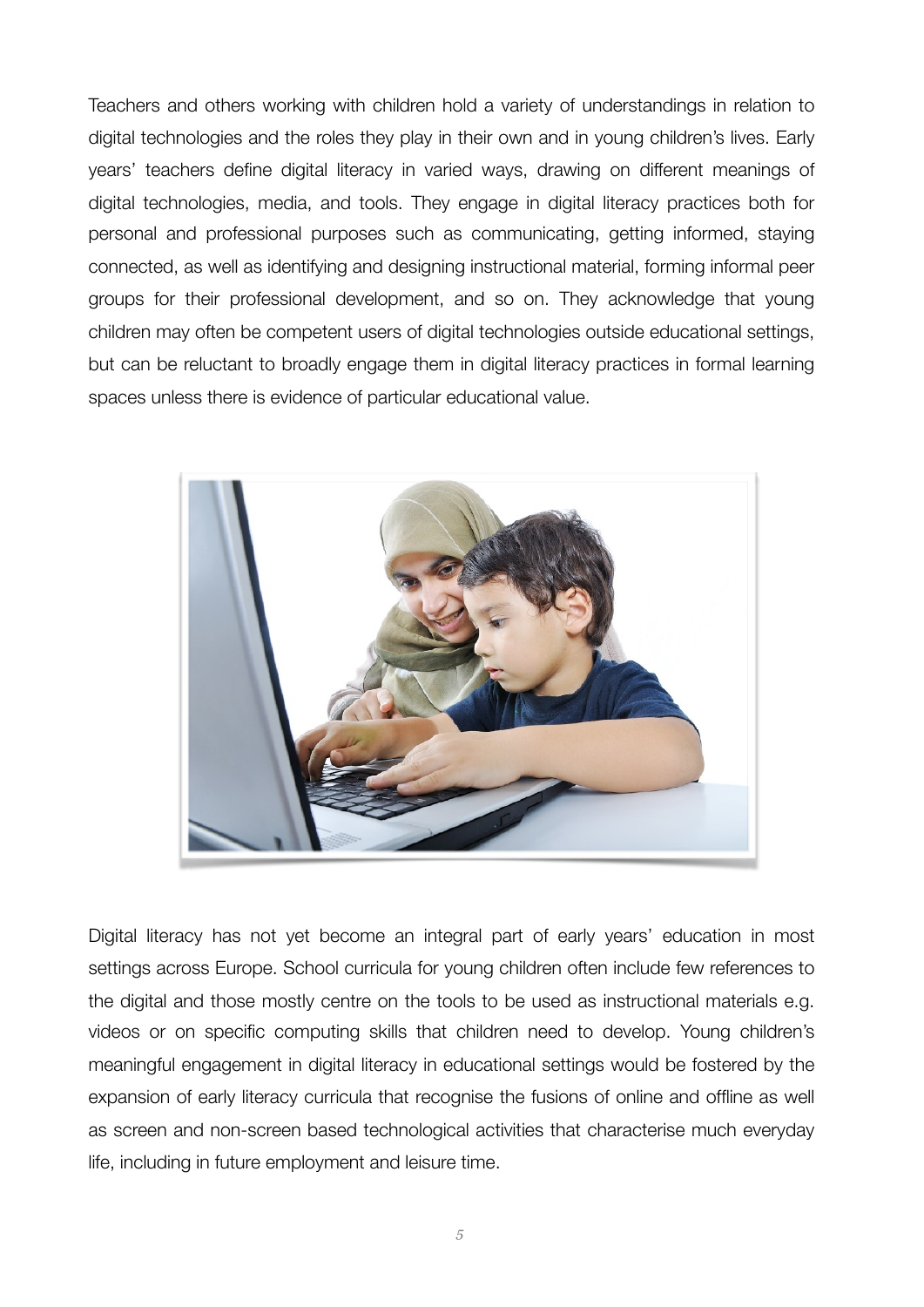Effective learning practices are connected to problem-solving, exploration, skill acquisition, collaborative learning, social interaction, creation and the capacity to criticise. The integration of digital technologies presents teachers and their settings with new exciting opportunities and challenges in designing the environment. Time and resource needs to be invested in identifying and exploring the potential pedagogical benefits of different digital tools and applications. This is particularly important given the multiple ways in which digital devices can be used: for instance, the tablet may be a platform for social interaction and self-presentation at the same time practicing conventional print-based skills; similarly, the interactive whiteboard may be a tool for showing and viewing as well as searching and communication.

Teachers' preparation and in-service training are key to the integration of digital tools and the design of effective digital literacy pedagogies in official school settings. Factors that influence teachers in such decision-making include, but are not limited to, their beliefs and attitudes, technological competence and perceived ability, knowledge of available technology, content and pedagogical knowledge. Teacher education and in-service programs that are effective in supporting teachers to integrate digital literacy in their instructional designs, are those that stimulate practitioners to think for themselves. Much as in the case of young children, practitioners learn better through their own engagement and design opportunities and guided reflection on these. Although there is growing evidence as to the benefit of such professional development activities, little is known about their extent.

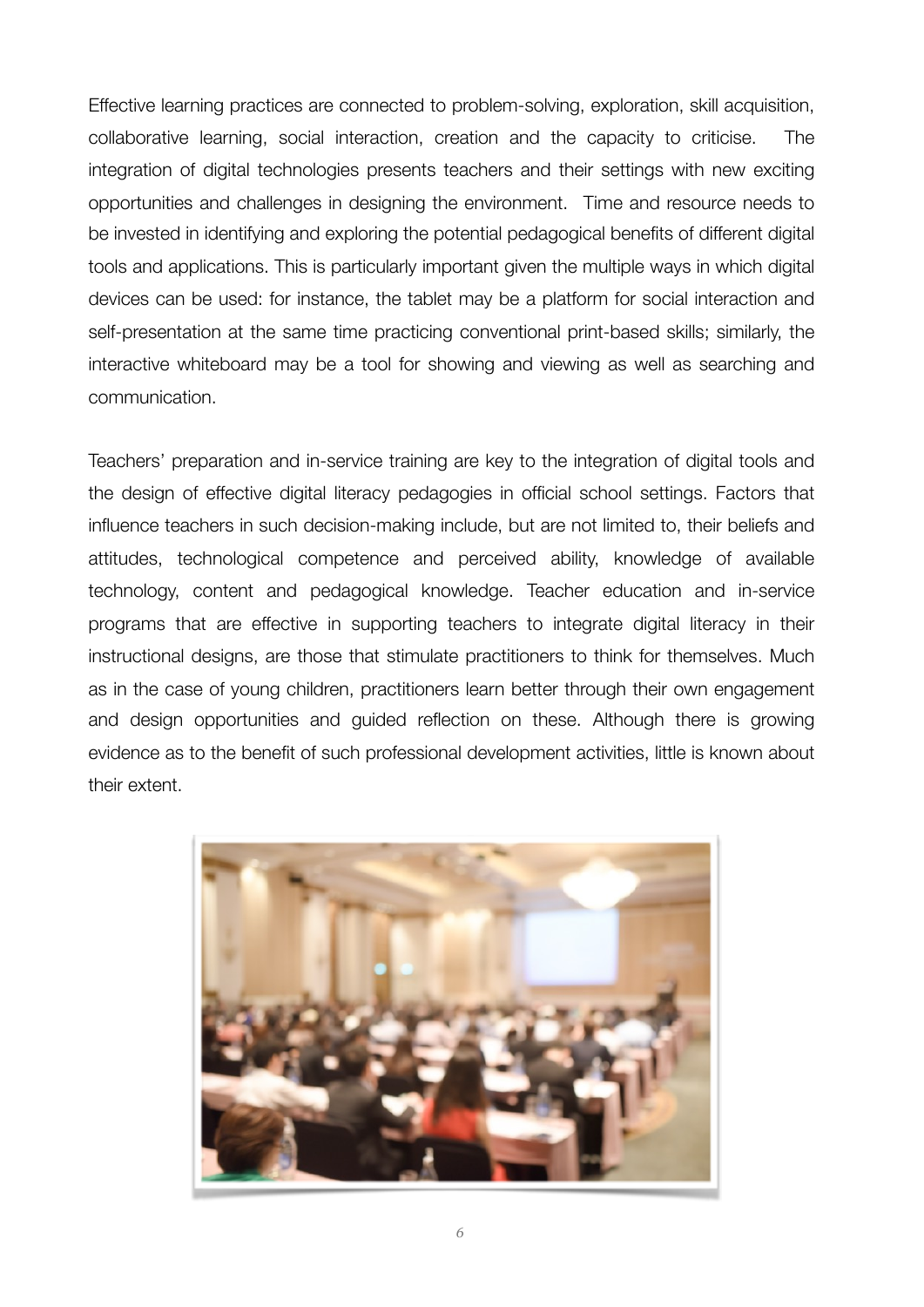

It is also important to recognise the competence and agency of even our youngest citizens. While it is undeniable that technologies hold cultural significance and value, there is a tendency to overstate the role of technologies in children's lives, presenting technologies and childhood as discordant, with technologies held accountable for the 'state of childhood' in contemporary society. Such a pessimistic and deficit view of children and technology resides within a conceptualisation of childhood which is now outdated. It presents the view of children as passive and at risk. Yet research shows quite clearly that children can be empowered by digital devices, when offered appropriate opportunities; how we offer these opportunities is often framed by those guiding and supporting children in their learning. Libraries, museums and other venues for informal learning can offer opportunities for children's multimedia creativity and play, as well as for information-seeking. More research and development is required on the collaboration of different professionals across spaces and disciplines.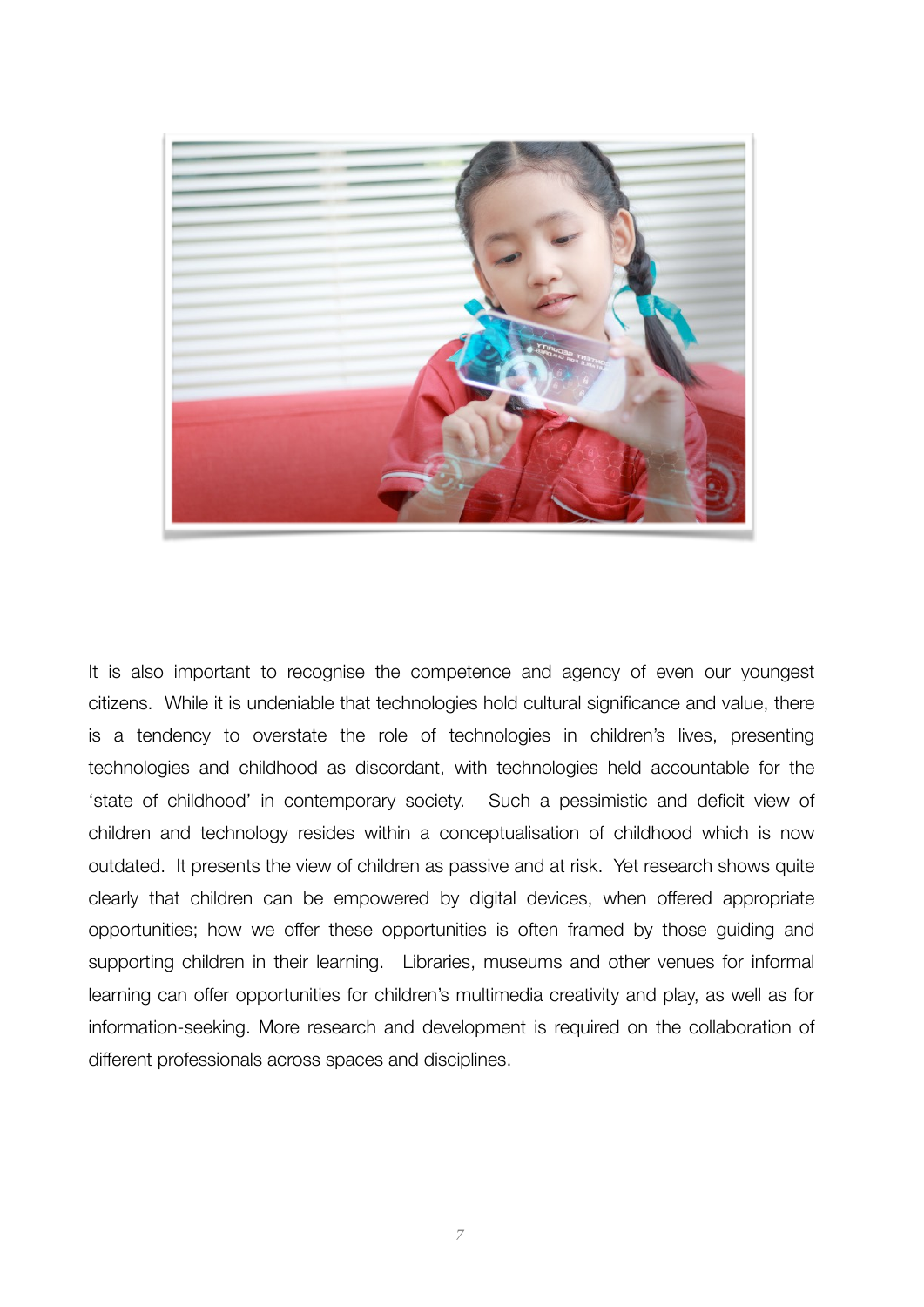# 3 Key Messages

### …in relation to Parents and Carers

- Parents should engage with their children in their activities with digital media. The most important issue is not whether they lack in knowledge or confidence – the most useful way they can support their children with technologies is to talk, play and learn with them.
- Parents would benefit from more publicly funded or impartial advice about how to frame children's use of technologies in life and learning. (We will follow up on this in future publications).
- Parents should take the time to look carefully at what IoT they buy, ensuring that they understand the privacy issues and that they are clear about if and how their children's data will be used. They should be wary of sharing their family's personal details in registration forms and only complete the minimum necessary.

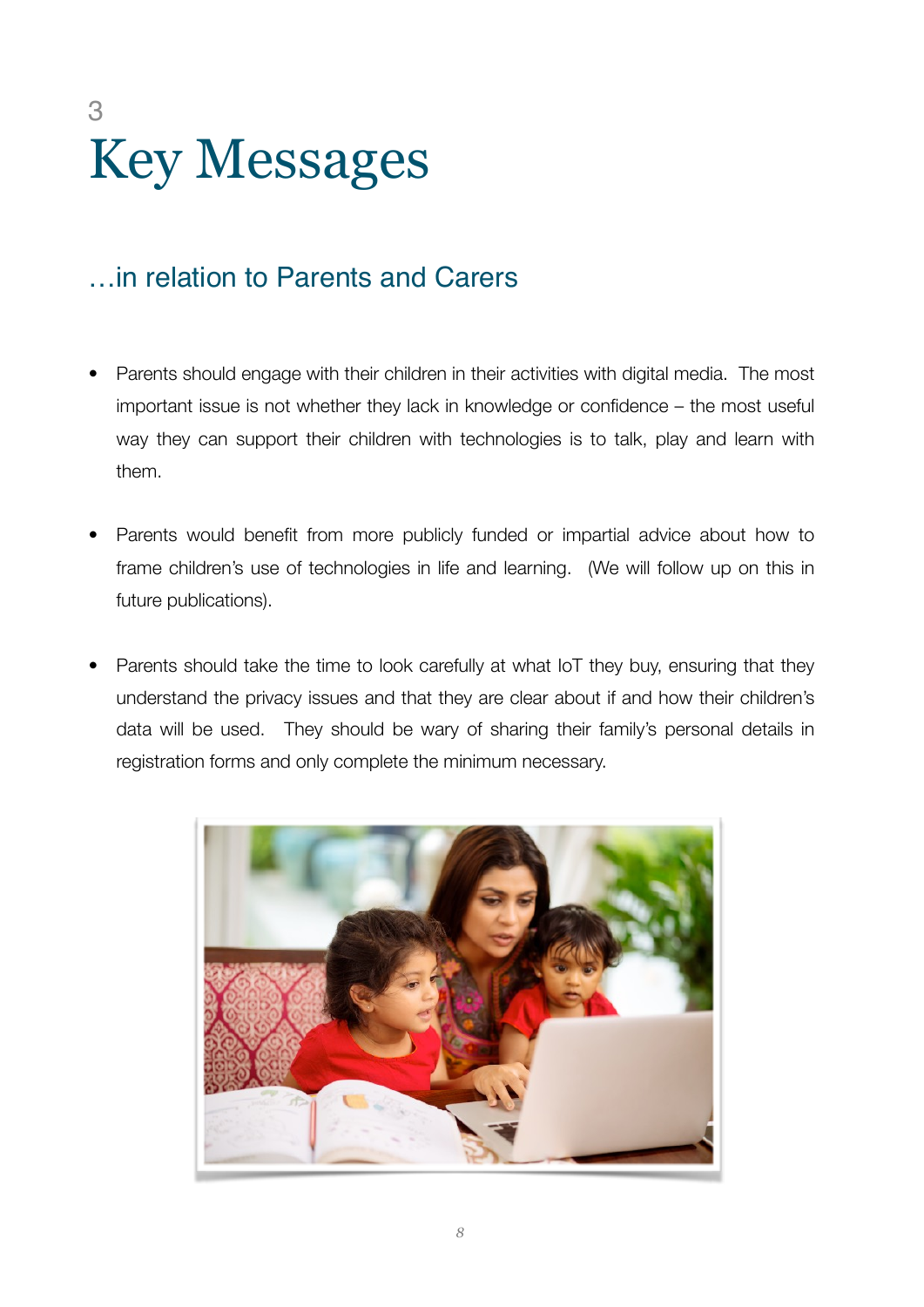#### …in relation to Early Years Practitioners

- Teachers and other adults working with young children should develop opportunities to integrate beneficial activities involving digital technologies in their teaching. This should always be led through sound pedagogical principles rather than be led by the latest technological innovation. Practitioners should support children's curiosity and critical, reflective attitudes towards digital technologies so that they can be used creatively, responsibly and safely.
- It is worth investing time into learning about new technologies especially if they are supported in school policies, but it is at least equally important to appreciate that besides any technical competence, long-held pedagogical principles still apply in these new settings. For example, the encouragement of children's learning can be supported through open-ended questioning.
- Teachers and others should appreciate that for many children their popular culture interests are blurred across offline and online spaces, and across different media. Teachers should recognise that this offers opportunities to follow and develop their interests across different kinds of spaces.
- Classrooms and learning spaces should allow for children's inquiry-based, open-ended investigations that are directly linked to their everyday lives. Good pedagogical practices are those that allow children to ask, investigate, create, discuss, reflect, negotiate, construct, play, and transform meanings and identities in and through diverse media.
- Schools and early years settings should have clear but dynamic, regularly reviewed policies on the use of digital media to support children's learning and observations of what children can do in order to build in their existing competencies and knowledge. Staff require appropriate training and opportunities for collaborative reflection and support that is both technical and pedagogically-oriented.
- Early years settings should develop ways of drawing on competencies and interests children develop at home and liaise with parents and other family members to create connections between home and school. If technology use is grounded in high quality pedagogy, practitioner should be open to sharing best practice with parents, where required or requested.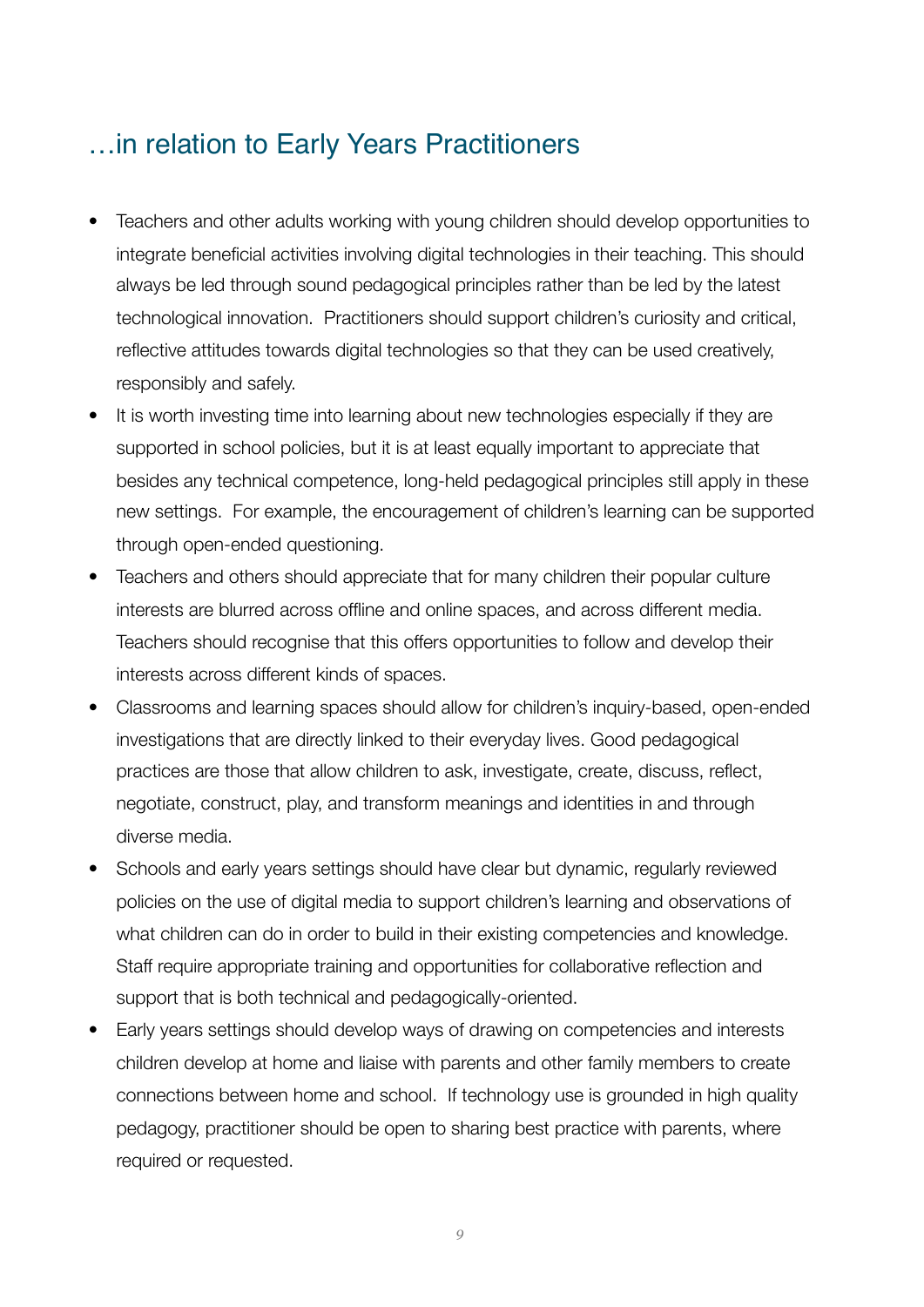### …in relation to Policy Makers

- Education providers and educational institutions should provide sufficient initial and inservice training for practitioners in order to provide them with research-based knowledge and competencies as well as providing adequate technological resources.
- Training is required for leaders and pedagogues in early childhood education which encompasses safety, security and pedagogic guidance as well as improving their confidence in the use of technologies. Practitioners need to understand how they can integrate technologies in creative and productive ways into indoor and outdoor activities.
- More research is needed into effective guidance for parents, including through better ways of liaising with pre-school settings.
- More research is needed into IoT: how to reap potential benefits to children of their use in play and learning while guarding against potential threats to wellbeing.

#### …in relation to Children

• Children should be recognised as active participants in the discussions about technologies in lives and learning. Guidance should not always be directed at adults, suggesting a hierarchy of power imbalance; instead children should be provided opportunities to reflect on their own media use and with guidance and support from parents and educators make decisions about their own technological engagement.

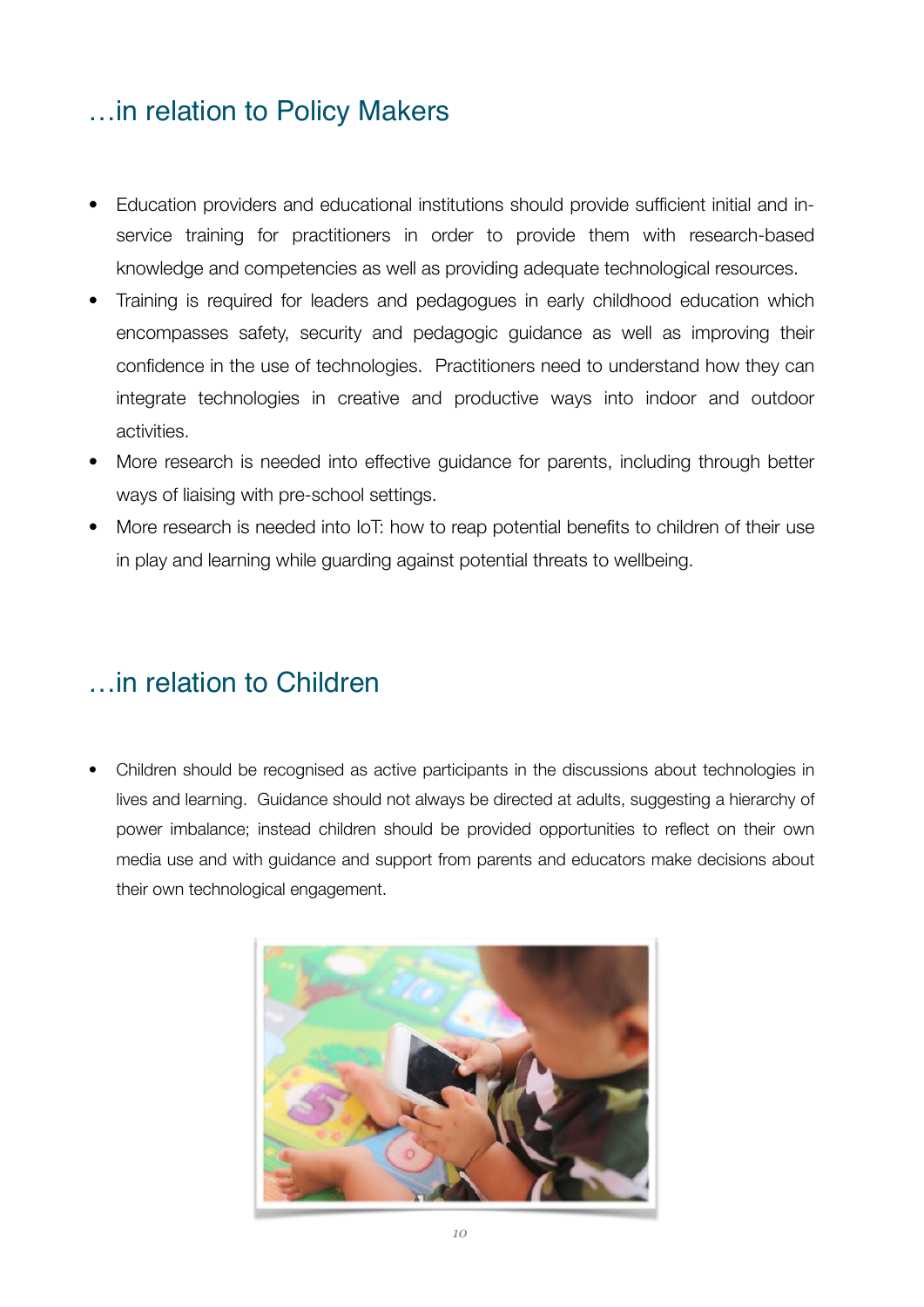## 4 Who We Are

DigiLitEY The digital literacy and multimodal practices of young children is a COST action funded under the Horizon 2020 programme of the EU. We are an interdisciplinary network of researchers in 35 European countries promoting, synthesising and innovating in research focussed on children aged 0-8.

The Digital Childhoods SIG is a group of academic, teacher and student members of the European Early Childhood Research Association. We are interested in researching young children's lives in a digital era. Our definition of technologies is broad, including screen-based and touchscreen technologies, robotics and IoT.

This briefing pulls together research conducted by the authors and syntheses of other research in the area. Writing was led by:

Dr Julia Gillen, Reader in Digital Literacies, Lancaster University and co-chair, Working Group 1, DigiLitEY Dr Lorna Arnott, Lecturer in Education, Strathclyde University and Chair of the Digital Childhoods SIG, EECERA.

#### **Further information**

The publications section of the DigiLitEY website contains many open access reports and publications on research discussed in this document [http://digilitey.eu/publications/](http://digilitey.eu/publications/digilitey-publications/) [digilitey-publications/](http://digilitey.eu/publications/digilitey-publications/)

Note also a Special Issue of the British Journal of Educational Technology: Digital Devices, Internet-enabled Toys And Digital Games: The Changing Nature Of Young Children's Learning Ecologies, Experiences And Pedagogies - in print 1st September. <https://onlinelibrary.wiley.com/journal/14678535>

Contact: Julia Gillen [j.gillen@lancaster.ac.uk](mailto:j.gillen@lancaster.ac.uk)